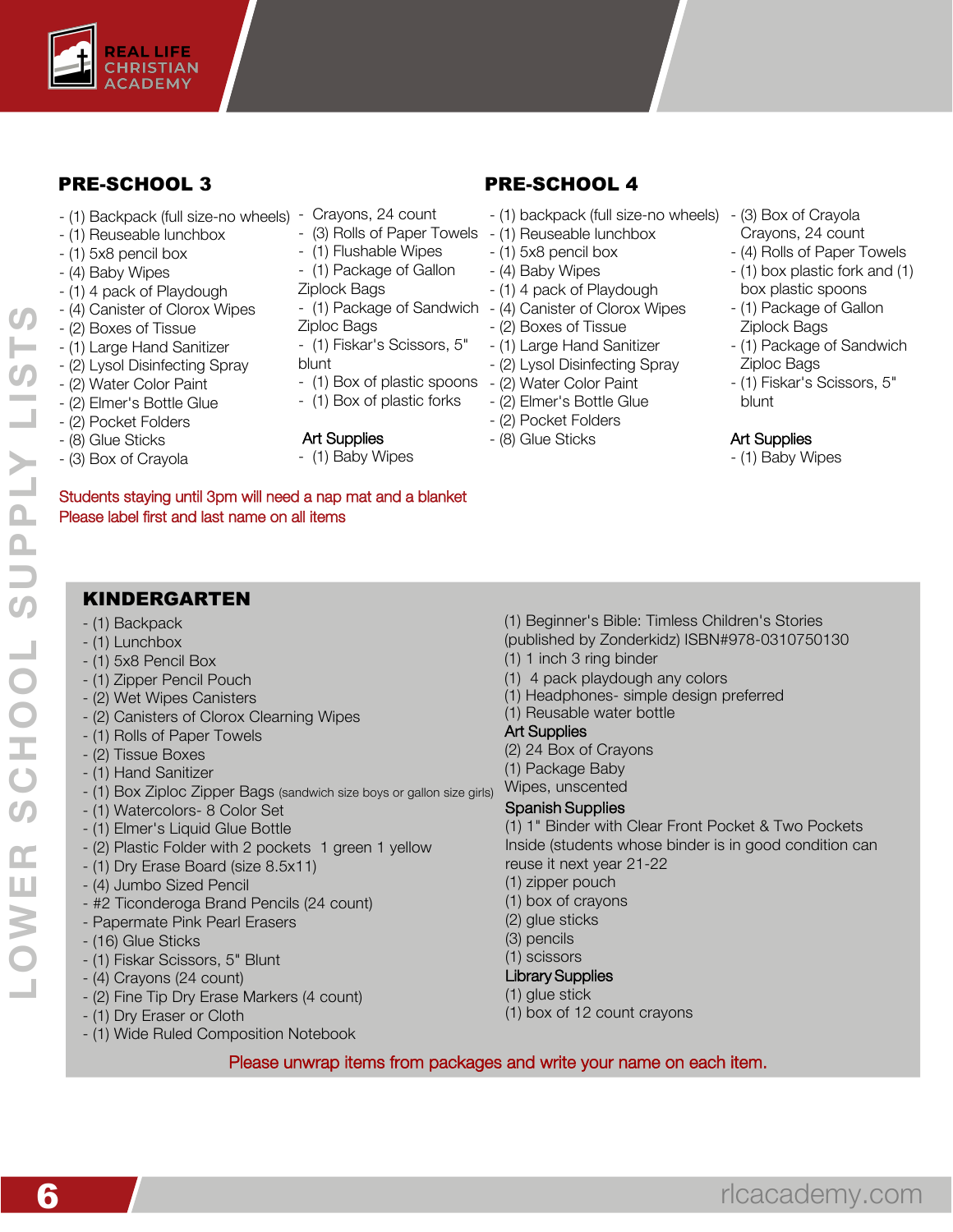

**LOWER SCHOOL SUPPLY LISTS**

**SUPP** 

HOOL<sub>S</sub>

**LOWE** 

**JJ** 

 $\boldsymbol{\omega}$ 

 $\overline{O}$ 

## FIRST GRADE

- (1) large backpack, no wheels
- (1) Lunch Box
- (2) (1 yellow, 1 blue) Plastic 2 Pockets (no prongs)
- (1) NIrV The Kids' Devotional Bible ISBN 978-0-310-74445-0"
- (1) 1" binder (white) with clear front pocket
- (1) 5x8 Pencil Box
- (3) Large Glue Sticks
- (2) Clorox Disinfecting Wipes, canister
- (1) Wooden Ruler with Inches and Centimeters
- (1) Large Bottle of Hand Sanitizer
- (1) Washable Markers, 8 count
- (1) #2 Ticonderoga Pencils, Sharpened, 24 count
- (1) Colored Pencils, 12 count
- (2) Boxes of Tissues
- (1) Fiscar's Scissors, 5" Blunt
- (2) Papermate Pink Pearl Erasers
- (3) 24-count Crayola Crayons

## SECOND GRADE

- (1) Backpack
- (1) Lunchbox
- (8) Large Glue Sticks
- (2) #2 Ticonderoga Pencils, Sharpened (12 count)
- (1) Fiskars Scissors, pointed
- (2) Colored Pencils, 12 count
- (1) Ruler with inches and centimeters
- (3) Crayola Crayons, 24 count
- (2) Clorox Disinfecting Wipes, canisters
- (3) Magic erasers
- (1) Large Expo Brand Markers, 4 pack
- (2) Papermate Pink Pearl Erasers
- (1) Pencil Pouch with Grommets
- (3) Plastic Two Pocket Folder with 3 Holes
- (2) Crayola Washable Markers 10 count
- (6) Wide-Ruled Composition Notebook
- (4) Highlighters
- (2) Post It Brand Sticky Notes 3x3

## THIRD GRADE

- (1) Backpack
- (1) Lunchbox
- (1) 5x8 Pencil Box
- (16) Glue Sticks
- (2) Ticonderoga Brand Pencils (24 count)
- (1) Box Cap Erasers
- (1) Washable Markers
- (1) Colored Pencils, 12 count
- (1) Band-Aids (boys only)
- (1) Kleenex Box (girls only)
- (1) ruler with inches and centimeters

water bottle & Bible | Please put earbuds in plastic bag in pencil box.

helping real students find real faith

- (1) Fisckars Scissors, 5" pointed
- (1) Clorox Wipes
- (1) Pocket Page Protector
- (1) Hand Sanitizer
- (2) Highlighers (1) box of 12 count crayons
- (2) Wet Wipes, canister
- (1) Quart Ziploc bags
- (1) 4 pack, Fine Point Dry Erase Markers
- (1) Primary Journal K-2 Creative Story Tablet
- (1) Headphones (IPad Campatible)
- (1) Yellow Highlighter
- (2) Large Brown Paper Grocery Bags
- Art Supplies

## (1) 12 Pack Gluesticks

(1) Package Baby Wipes, unscented

## Spanish Supplies

(1) 1" Binder with Clear Front Pocket & Two Pockets Inside (students whose binder is in good condition can reuse it next year 21-22

(1) zipper pouch (1) box of crayons (2) glue sticks (3) pencils (1) scissors

#### Library Supplies

(1) glue stick (1) box of 12 count crayons

- (1) 1/2 inch White Binder with clear front pocket and two inside pockets
- (1)1 inch Binder with clear front pocket and two inside pockets
- (1) Quart Size ziplock bags
- (1) Gallon Size Ziplock bags
- (1) Hand Sanitizer
- (1) Astrobright Cardstock Package
- (1) 5x8 Plastic Pencil Box
- (1) NIrV The Kids' Devotional Bible ISBN 978-0-310-74445-0"
- (1) Earbuds (compatible with Ipad)

#### Art Supplies

#### - (2) 8 Count Crayola Watercolor Pan Paints (1) Package Baby Wipes, unscented Spanish Supplies

- (1) 1" Binder with Clear Front Pocket & Two Pockets Inside (students whose binder is in good condition can reuse it next year 21-22
- (1) zipper pouch (1) box of crayons (2) glue sticks (3) pencils (1) scissors (1) yellow highlighter
- Library Supplies
- (1) glue stick (1) box of 12 count crayons Please Do Not Label Supplies
- (1) 8.5x 11 Wooden Clipboard
- (1) 1 1/2"" Binder with Clear Front Pocket and Two Inside Pockets
- (8) Wide ruled Composition Notebook
- (1) Individual Pencil Sharpener
- (1) NIrV The Kids' Devotional Bible ISBN 978-0-310-74445-0
- (1) earbuds small enough to fit in pencil box.
- (2 Pack) 3 Hole Plastic Dividers WITH Pockets
- (1) Water bottle (to stay in the classroom)
- (1) Towel for Picnicking with Mrs. Silva

Please label only the following items with student name: Composition notebooks, pencil box, lunch box, binders, clipbaords, scissors,

- (2) 24 Pack of Crayons
- (1) Box of Ziploc Bags

#### Art Supplies

(2) Marker Set (Washable) - 10 Pack (1) Package Baby Wipes, unscented Spanish Supplies

(1) Loose Leaf, Wide Ruled Notebook Paper Library Supplies (1) gluestick

(1) 1" Binder with Clear Front Pocket & Two Pockets Inside (students whose binder is in good condition can reuse it next year 21-22 (1) Pencil Pouch (3) pencils (1) yellow highlighter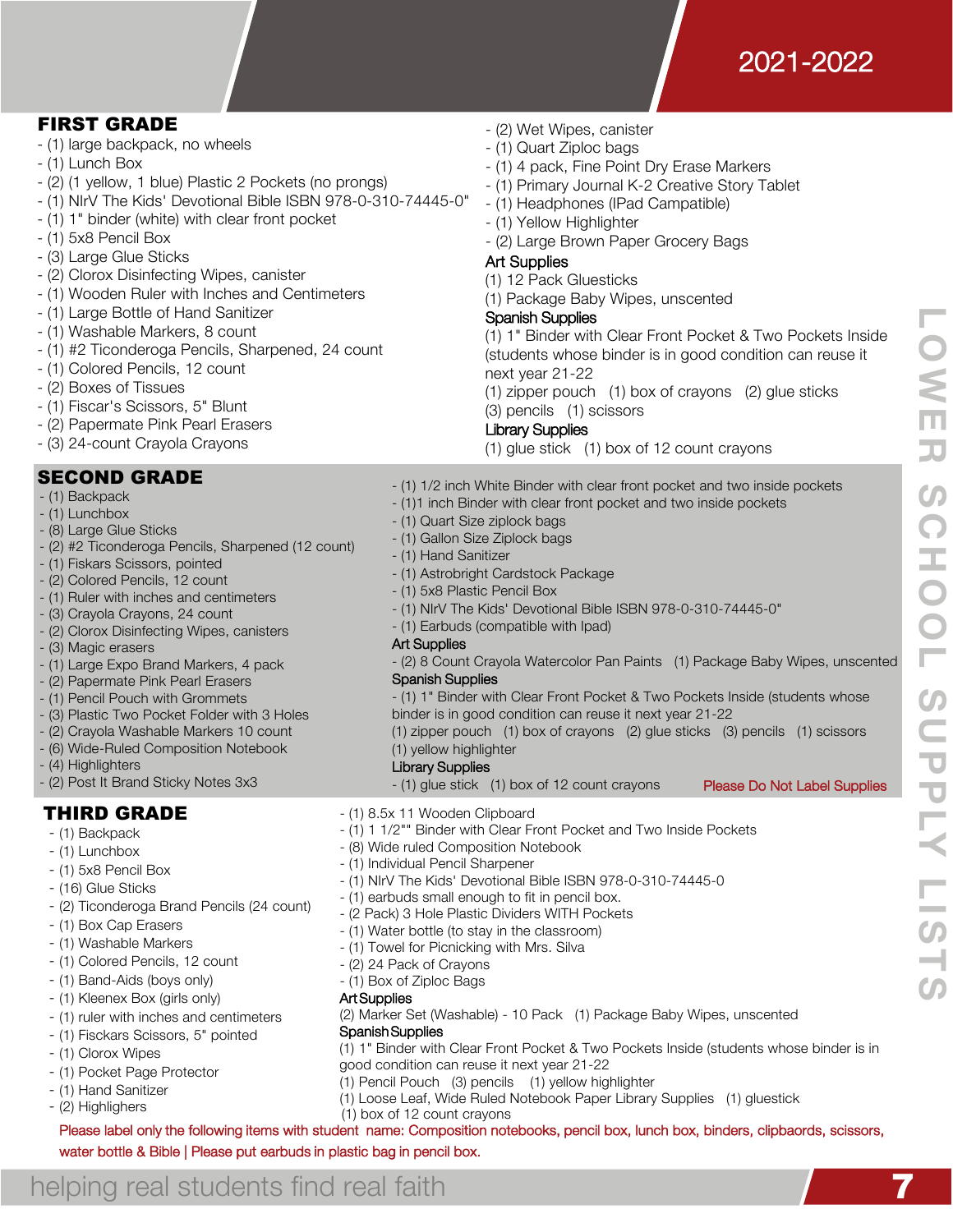

## FOURTH GRADE

- (1) Backpack
- (1) Lunchbox
- (1) 5x8 Pencil Box
- (1) Fiskars Scissors, 5" pointed
- (1) 1 1/2"" Binder with Clear Front Pocket &Two Pockets Inside"
- (2) Kleenex
- (1) Clorox Disinfecting Wipes, canister
- (1) Ruler with inches and centimeters
- (1) Loose Leaf Wide Ruled Notebook Paper
- (1) 8.5x11 Dry Erase Board
- (3) Fine Tip Dry Erase Markers, 4 Pack
- (1) Colored Pencils, 24 count
- (1) Elmer's Glue Bottle, liquid
- (16) Glue Sticks
- (6) One-Subject, Wide-Ruled, Spiral Notebooks
- (5) Plastic Folder with Prongs and Packets
- (1) 3-Subject Spiral Notebook
- (4) #2 Ticonderoga Brand Pencils, 24 count
- (1) NIrV The Kids' Devotional Bible ISBN 978-0-310-74445-0
- (1) earbuds small enough to fit in pencil box

#### Art Supplies

- (1) 4 Pack Black Sharpies
- (1) Package Baby Wipes, unscented

#### Spanish Supplies

(1) Zipper Pouch and pencils

(1) 1" Binder with Clear Front Pocket & Two Pockets Inside (students whose binder is in good condition can reuse it next year 21-22

(1) yellow highlighter

\* Please do not label student supplies with names | Please put earbuds in plastic bag

## FIFTH GRADE

- (1) backpack
- (1) lunchbox
- (1) 5x8 Pencil Box
- (3) Plastic Folders with Pockets
- (2) 3-Subject Spiral Notebooks
- (5) One Subject Spiral Notebooks (100 pages)
- (1) Colored Pencils, 24 count
- (2) Tinconderoga Brand Pencils, 24 count
- (1) 3x5 Index Cards, ruled 100 count
- (12) Glue Sticks
- (1) Fiskars Scissors, 5" Pointed
- (2) Kleenex Boxes
- (1) Protractor
- (1) Highlighter
- (1) NIV Study Bible, Hardcover, Red Letter Edition by Zondervan ISBN 978-0-310-43892-2
- (1) Fine Tip Dry Erase Markers, 4 pack
- (1) 1" Binder with Clear Front Pocket & Two Pockets Inside"
- (2) Red Ball Point Pen
- (2) Blue Ball Point Pens
- (2) Canisters of Clorox Wipes
- (1) Earbuds that can fit in pencil box
- (2) Scotch Tape

#### Art Supplies

- (1) Pack Sharpies Assorted Colors 12 Count
- (1) Package Baby Wipes, unscented

#### Spanish Supplies

- (1) 1" Binder with Clear Front Pocket & Two Pockets Inside
- (students whose binder is in good condition can reuse it next year 21-22)
- (1) Zipper pouch with pencils
- (1) yellow highlighter

## Please put earbuds in plastic bag in pencil box. | Single Subject Notebooks need to be 100 pages each.